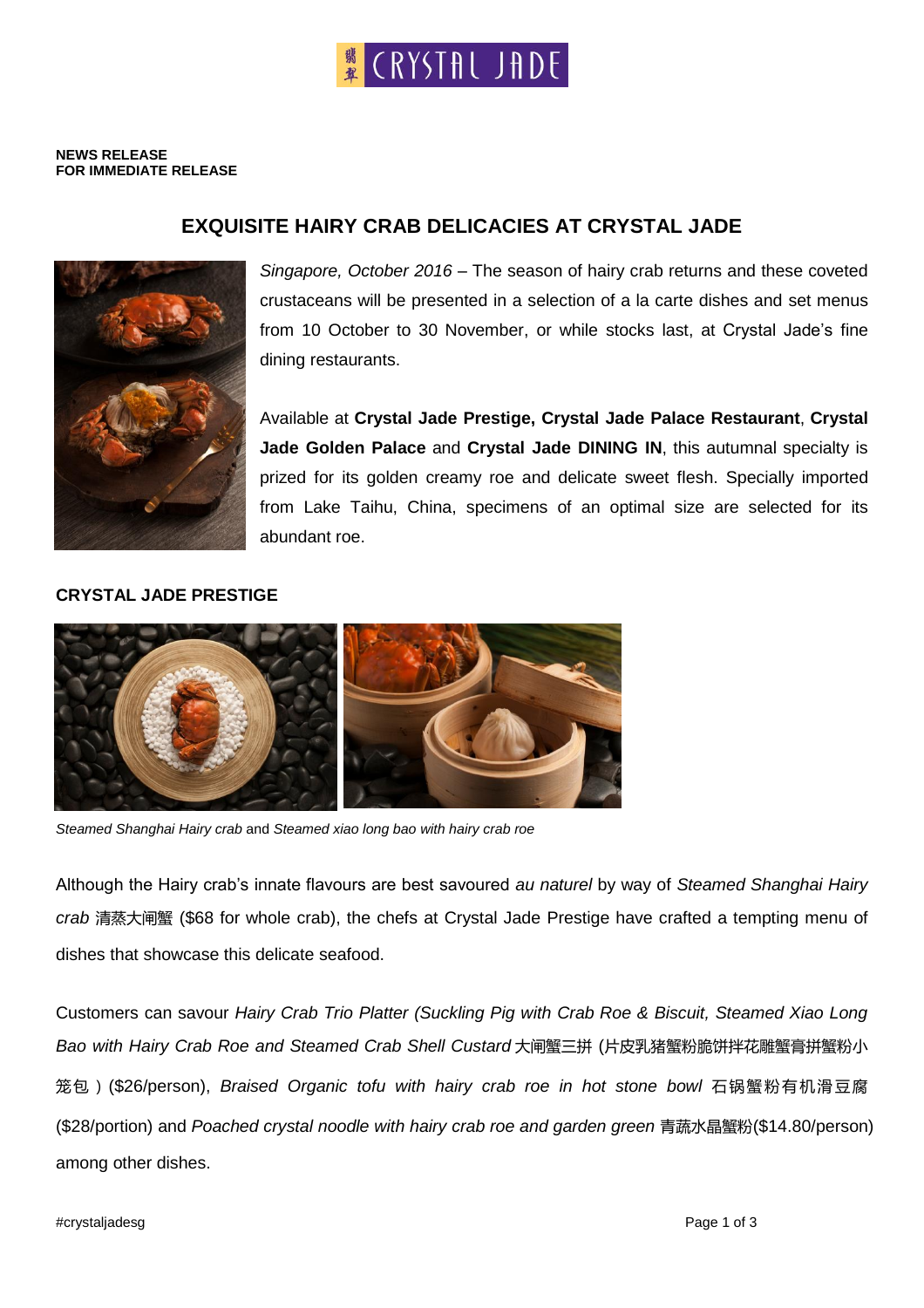Brought back by popular demand, piping-hot *Steamed xiao long bao hairy crab roe* (\$10.80 for two pieces); each with a generous filling with an *umami-*rich crab stock is highly-recommended.

For the ultimate Hairy crab experience, partake in a sumptuous five-course set menu that includes specialties from the Hairy crab a la carte menu, as well as delectable picks such as *Deep-fried coral trout fillet with hairy crab roe and egg white* 蟹粉嫩油浸星斑扒 and the dessert of *Glutinous rice dumpling in ginger soup* 姜茶桂花汤圆.

## **CRYSTAL JADE PALACE RESTAURANT, GOLDEN PALACE AND DINING IN**

Besides an alternative rendition of *Steamed Hairy crab with perilla leaf* 紫苏叶蒸大闸蟹 (\$48 for whole crab), other a la carte picks available at these three stalwart restaurants include *Steamed hairy crab meat and scallop cube dumpling with superior broth* 蟹粉石榴球 (\$11.80 per person), *Braised hairy crab meat with pea sprout* 蟹粉扒豆苗 (\$45); a simple yet luxurious dish crowned with a luscious Hairy crab roe sauce, as well as *Deep-fried spring roll with Hairy crab meat* 米网蟹粉卷 (\$26 for 4 pieces); a crisp golden roulade brimming with Hairy Crab meat, mushrooms and onions.

A sumptuous seven-course Hairy crab set menu priced at \$128 per person is also available.

For information on outlet locations, please log on to [www.crystaljade.com.](http://www.crystaljade.com/)

### **PROMOTIONS**

- 1) Jadeite members with payment made using DBS/POSB cards enjoy 10% off Hairy Crab a la carte dishes (Applicable to Crystal Jade Palace Restaurant, Crystal Jade Golden Palace and Crystal Jade Dining IN) \*Valid till 30 November, not applicable on eve of/and public holidays
- 2) Jadeite members with payment made using DBS/POSB cards enjoy Hairy Crab Set Menu at \$108 (U.P. \$128) (Applicable to Crystal Jade Palace Restaurant, Crystal Jade Golden Palace and Crystal Jade Dining IN) \*Valid till 30 November, not applicable on eve of/and public holidays
- 3) Jadeite members with payment made using DBS/POSB cards enjoy Hairy Crab Set Menu at \$88 (U.P. \$98) (Applicable to Crystal Jade Prestige only) \*Valid till 30 November, not applicable on eve of/and public holidays

#### *Note to editors:*

- *Hairy crab dishes are available for dine-in only and while stocks last.*
- *All prices are subject to 10% service charge and GST.*
- *High-res images of select Hairy crab dishes are available upon request via email.*